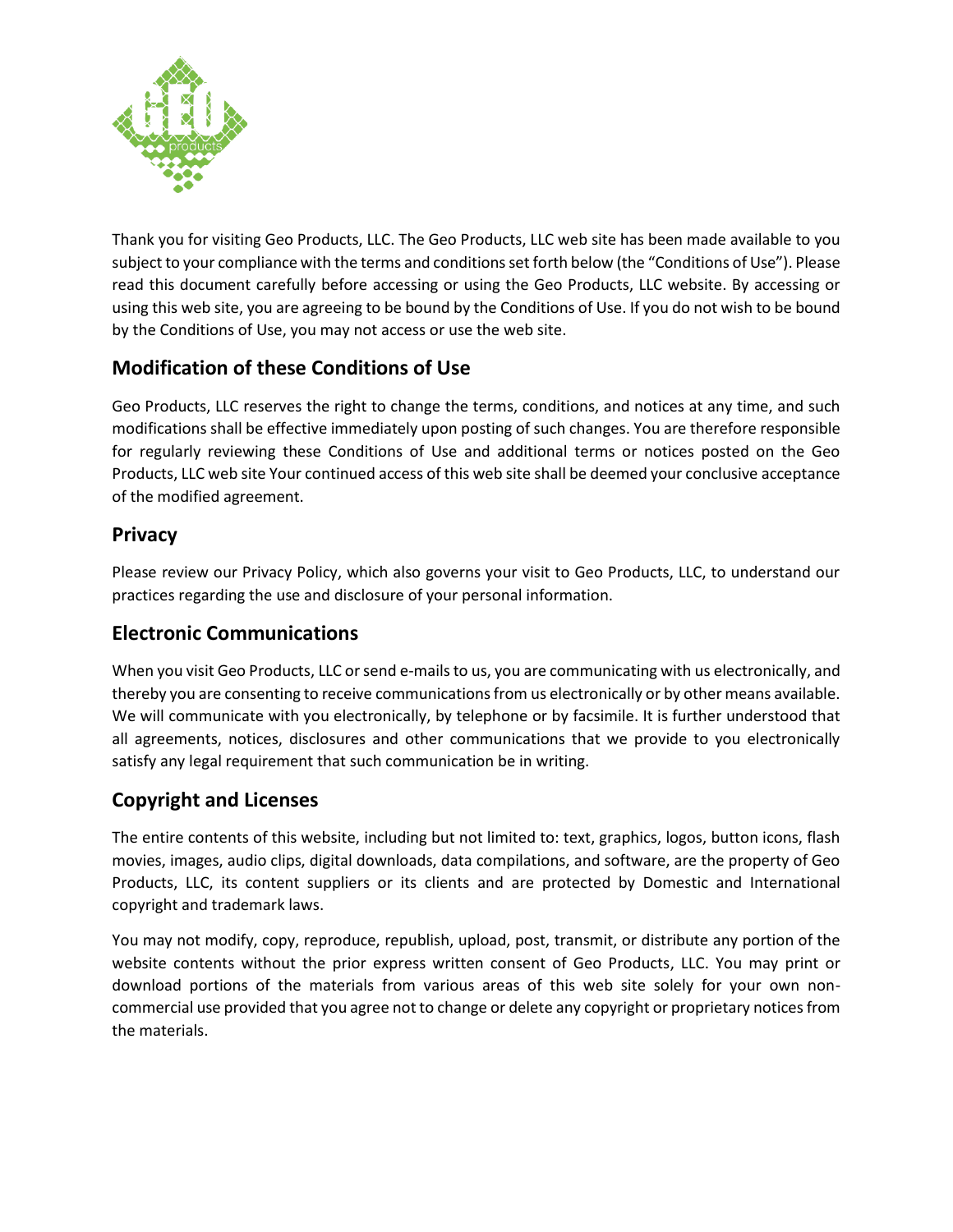

Your submissions of files including, but not limited to: resumes, e-mail, flash movies, images, logos, audio loops, and other software hereby constitutes your agreement to grant Geo Products, LLC a non-exclusive, royalty-free, worldwide, sub-licensable, perpetual license, to reproduce, distribute, transmit, modify, adapt, sub-license, and

publicly display any such submissions. You also grant Geo Products, LLC the right to utilize your name in connection with all advertising, marketing and promotional materials related thereto.

#### **License and Web site Access**

Geo Products, LLC grants you limited license to access and make personal use of this web site and not to download (other than for page caching purposes) or modify it, or any portion of it, except with the express written consent of Geo Products, LLC. This web site or any portion of this web site may not be reproduced, duplicated, adapted, copied, sold, resold, transmitted or otherwise exploited for any commercial purpose without the express written consent of Geo Products, LLC. You may not frame, or use any framing techniques to enclose any trademark, logo, or other proprietary information (including images, text, flash movie, page layout, or form) of Geo Products, LLC without the express written consent of Geo Products, LLC. You may not use META tags or any other "hidden text" which utilize allianceprinting.com or any other derivative of our domain or company name without the express written consent of Geo Products, LLC. You are hereby granted a limited, revocable, and nonexclusive right to create a hyperlink to the home page of Geo Products, LLC so long as the link does not portray any false, misleading, derogatory, or otherwise offensive matter. It is further understood and agreed that Geo Products, LLC cannot and does not guarantee or warrant that files made available for downloading through the Geo Products, LLC web site will be free of infection or viruses, worms, Trojan horses or other code that manifests contaminating or destructive properties. It is your responsibility for implementing sufficient safeguards and procedures to ensure that any files obtained through Geo Products, LLC are free from such contamination.

**The Product Guide Specification is exempted from the prohibitions preventing copying, downloading and use set out in this Legal Notice. You are expressly granted authorization to employ the Geo Products, LLC Product Guide Specification Tool for specific projects with which you are associated. Use of the Geo Products, LLC Product Guide Specification Tool is subject to the Disclaimer of Warranty/Limitation section immediately below.**

## **Disclaimer of Warranty/Limitation of Liability**

THIS WEB SITE AND RELATED INFORMATION IS PROVIDED BY GEO PRODUCTS, LLC ON AN "AS IS" AND "AS AVAILABLE" BASIS. GEO PRODUCTS, LLC MAKES NO EXPRESS OR IMPLIED WARRANTIES, REPRESENTATIONS OR ENDORSEMENTS OF ANY KIND, OR AS TO THE OPERATION OF THIS WEB SITE OR THE INFORMATION, CONTENT, MATERIALS, OR PRODUCTS INCLUDED ON THIS WEB SITE YOU EXPRESSLY AGREE THAT YOUR USE OF THIS WEB SITE IS AT YOUR SOLE RISK. TO THE FULL EXTENT PERMISSIBLE BY APPLICABLE LAW, GEO PRODUCTS, LLC.

## **Third Party Links**

Linked websites are not under the control of Geo Products, LLC and Geo Products, LLC is not responsible for the contents of any linked site or any link contained in a linked site. Geo Products, LLC provides links to you only as a convenience, and the inclusion of any link does not imply or constitute an endorsement by GEO Products, LLC of the site.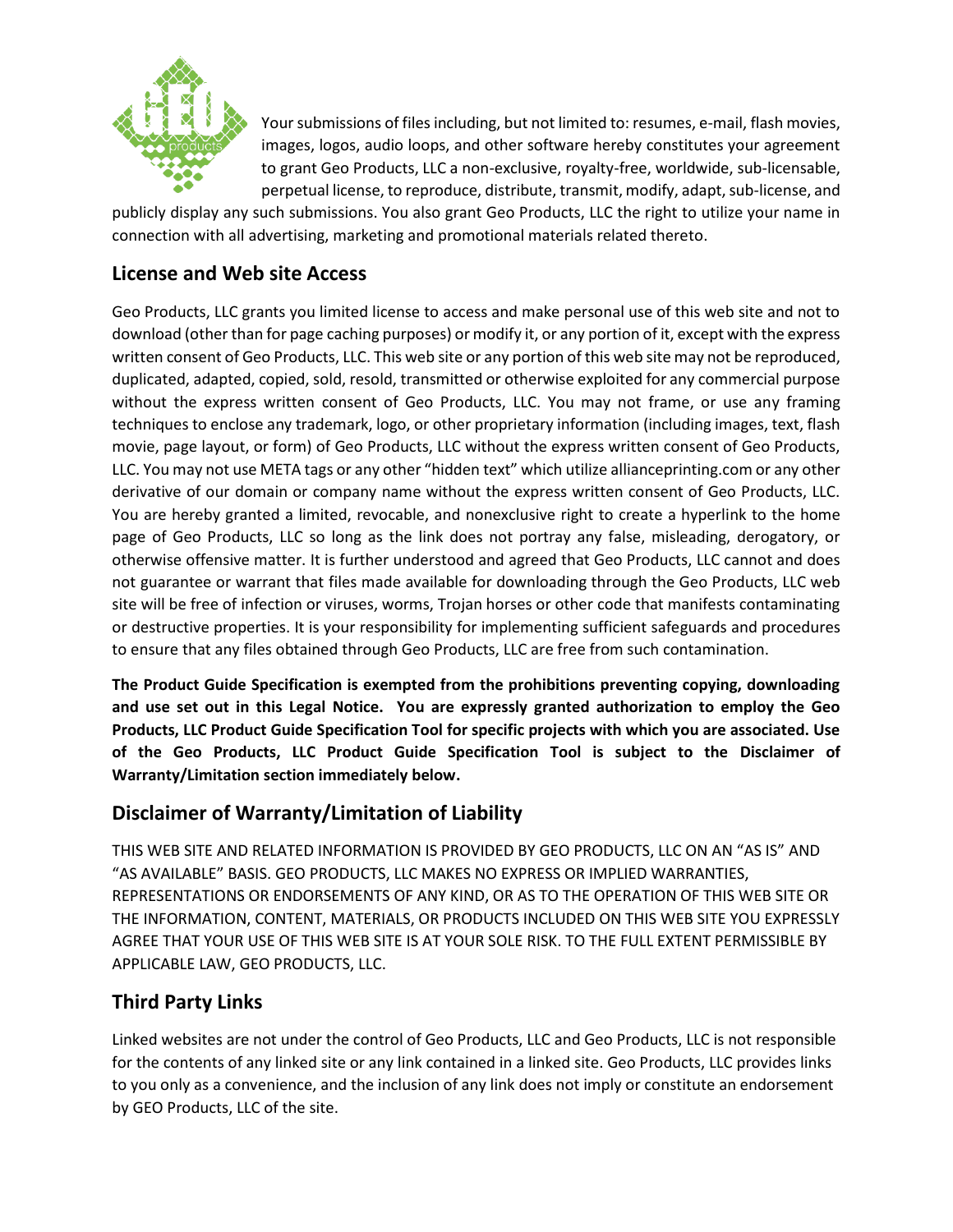

## **Applicable Law**

By visiting the Geo Products, LLC website, you agree that the laws of the state of Texas, without regard to principals of conflict of laws, will govern these Conditions of Use and any dispute of any sort that might arise between you and Geo Products, LLC.

## **Disputes**

Any dispute relating in any way to your visit or access of the Geo Products, LLC website or to the products or services you purchase through the Geo Products, LLC website shall be submitted to binding arbitration in Harris County, Texas except that, to the extent you have in any manner violated or threatened to violate Geo Products, LLC intellectual property rights, Geo Products, LLC may seek injunctive or other appropriate relief in any state or federal court in the state of Texas, and you consent to exclusive jurisdiction and venue in such courts. Arbitration under these Conditions of Use shall be conducted under the rules then prevailing of the American Arbitration Association. The arbitrator's award shall be binding and may be entered as a judgment in any court of competent jurisdiction. To the fullest extent permitted by applicable law, no arbitration under these Conditions of Use shall be joined to an arbitration involving any other party subject to these Conditions of Use, whether through class arbitration proceedings or otherwise.

#### **Indemnification**

You agree to indemnify, defend and hold harmless Geo Products, LLC, its officers, directors, owners, partners, employees, agents, licensors, suppliers and any third-party information provider to the website from and against all losses, expenses, damages and costs, including attorney's fees, resulting from any violation of these Conditions of Use (including negligent or wrongful conduct) by you or your use and access of the Geo Products, LLC website.

#### **International Use**

Given the global nature of the Internet, you agree to comply with all local rules including, without limitation, rules about the Internet, data, e-mail, privacy, copyright, and trademark infringement. Additionally, you agree to comply with all applicable laws regarding the transmission of technical data exported from the United States or the country in which you reside.